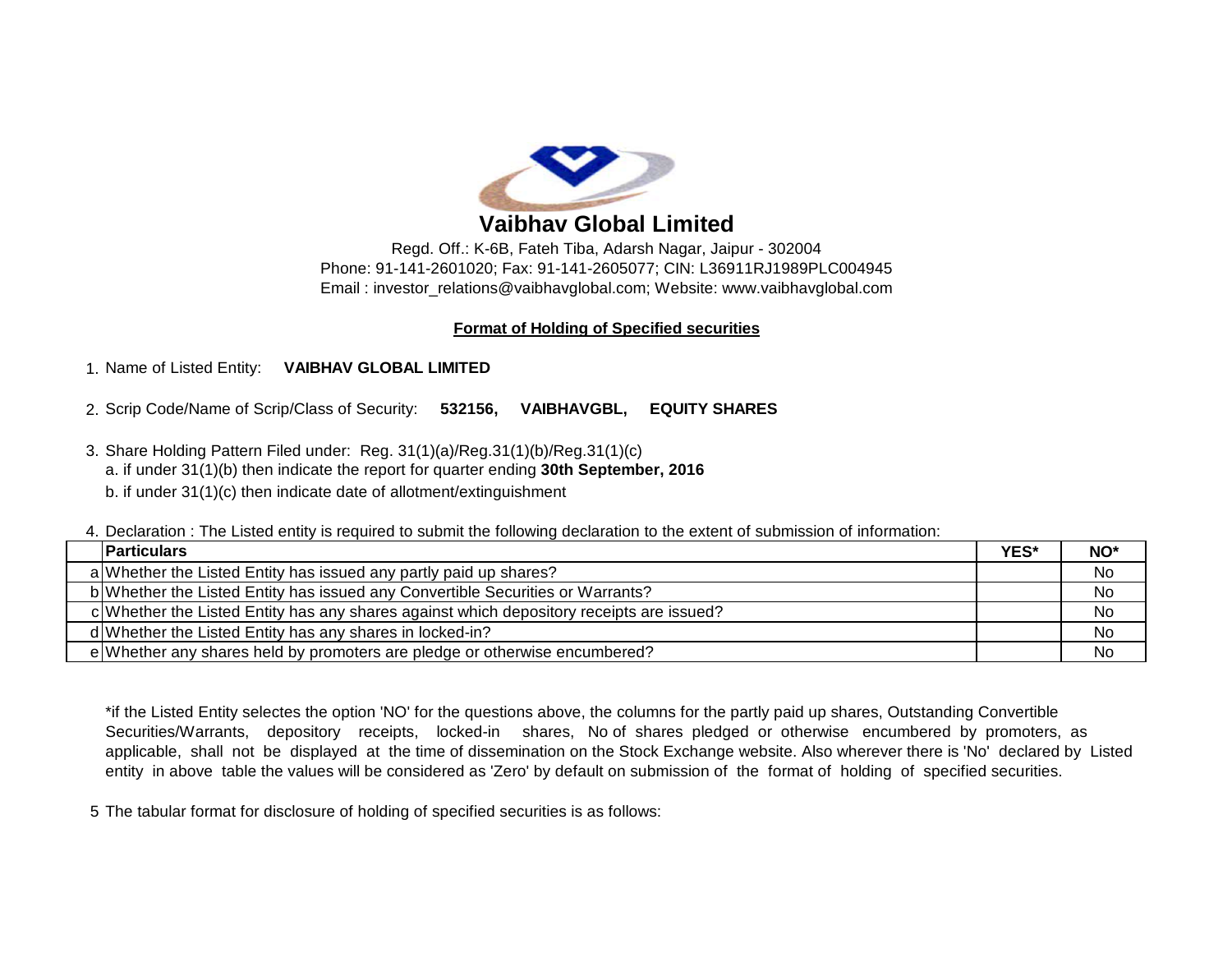| Category | Category of<br>Shareholder               | No of<br>Sharehold<br>ers | No of fully<br>paid up<br>equity<br>shares held | No of<br>Partly<br>paid-up<br>equity<br>shares<br>held | No of<br><b>Shares</b><br><b>Underlyi</b><br>ng<br><b>Deposito</b><br>ry<br><b>Receipts</b> | Shareholding as<br>a % of total no of<br><b>Total No of</b><br>shares<br><b>Shares Held</b><br>(calculated as per<br><b>SCRR, 1957)</b> |                                    | class of securities        |                          | Number of Voting Rights held in each   |                          |                          |            |                                                      |                          |                                                     | No of<br><b>Shares</b><br>Underlying<br><b>Outstandin</b><br>g<br>securities<br>(Including<br><b>Warrants)</b> | Shareholding<br>as a $%$<br>assuming full<br>conversion of<br>convertible<br>converttible Securities (as in Shares<br>a percentage<br>of diluted<br>share capital) | Number                              |       | <b>Number</b> of<br><b>Shares</b><br>of Locked pledged or<br>otherwise<br>encumber<br>ed |        | Number of<br>equity shares<br>held in<br>dematerialized<br>form |       |
|----------|------------------------------------------|---------------------------|-------------------------------------------------|--------------------------------------------------------|---------------------------------------------------------------------------------------------|-----------------------------------------------------------------------------------------------------------------------------------------|------------------------------------|----------------------------|--------------------------|----------------------------------------|--------------------------|--------------------------|------------|------------------------------------------------------|--------------------------|-----------------------------------------------------|----------------------------------------------------------------------------------------------------------------|--------------------------------------------------------------------------------------------------------------------------------------------------------------------|-------------------------------------|-------|------------------------------------------------------------------------------------------|--------|-----------------------------------------------------------------|-------|
| (1)      | (II)                                     | (III)                     | (IV)                                            | (V)                                                    | (VI)                                                                                        | $(VII) =$<br>$(IV)+(V)+(VI)$                                                                                                            | $(VIII) = As a % of$<br>$(A+B+C2)$ | (IX)                       |                          |                                        |                          |                          |            |                                                      |                          |                                                     | As a<br>(X)<br>$(A+B+C2)$                                                                                      |                                                                                                                                                                    | $(XI) = (VII)+(X)$<br>percentage of | (XII) |                                                                                          | (XIII) |                                                                 | (XIV) |
|          |                                          |                           |                                                 |                                                        |                                                                                             |                                                                                                                                         |                                    | <b>No of Voting Rights</b> |                          | <b>Total as</b><br>a % of<br>$(A+B+C)$ |                          |                          | No.<br>(a) | As a<br>$%$ of<br>total<br>Shar<br>es<br>held<br>(b) | No.<br>(a)               | Asa<br>$%$ of<br>total<br>Shar<br>es<br>held<br>(b) |                                                                                                                |                                                                                                                                                                    |                                     |       |                                                                                          |        |                                                                 |       |
|          |                                          |                           |                                                 |                                                        |                                                                                             |                                                                                                                                         |                                    | <b>Class X</b>             | <b>Class Total</b><br>Y  |                                        |                          |                          |            |                                                      |                          |                                                     |                                                                                                                |                                                                                                                                                                    |                                     |       |                                                                                          |        |                                                                 |       |
| (A)      | Promoter &<br><b>Promoter Group</b>      | 10                        | 22,251,983                                      | $\sim$                                                 | $\blacksquare$                                                                              | 22,251,983                                                                                                                              | 68.40                              | 22,251,983                 | $\sim$                   | 22,251,983                             | 68.40                    |                          | 68.40      |                                                      | $\blacksquare$           |                                                     | $\sim$                                                                                                         | 22,251,983                                                                                                                                                         |                                     |       |                                                                                          |        |                                                                 |       |
| (B)      | <b>Public</b>                            | 4,796                     | 10,262,522                                      | $\sim$                                                 | $\overline{\phantom{a}}$                                                                    | 10,262,522                                                                                                                              | 31.55                              | 10,262,522                 | $\sim$                   | 10,262,522                             | 31.55                    | $\overline{\phantom{a}}$ | 31.55      |                                                      | $\sim$                   | NA I                                                | <b>NA</b>                                                                                                      | 10,230,065                                                                                                                                                         |                                     |       |                                                                                          |        |                                                                 |       |
| (C)      | Non Promoter-Non<br><b>Public</b>        | $\mathbf{1}$              | 16,074                                          | $\sim$                                                 | $\sim$                                                                                      | 16,074                                                                                                                                  | 0.05                               | 16,074                     | $\sim$                   | 16,074                                 | 0.05                     | $\sim$                   | 0.05       |                                                      | $\overline{\phantom{a}}$ | <b>NA</b>                                           | <b>NA</b>                                                                                                      | 16,074                                                                                                                                                             |                                     |       |                                                                                          |        |                                                                 |       |
| (C1)     | <b>Shares underlying</b><br><b>DRs</b>   |                           | $\overline{\phantom{a}}$                        | $\overline{\phantom{a}}$                               | $\overline{\phantom{a}}$                                                                    | $\overline{\phantom{a}}$                                                                                                                | <b>NA</b>                          | $\overline{\phantom{a}}$   | $\overline{\phantom{a}}$ | $\overline{\phantom{a}}$               | $\overline{\phantom{a}}$ | $\sim$                   | <b>NA</b>  |                                                      | $\overline{\phantom{a}}$ | <b>NA</b>                                           | <b>NA</b>                                                                                                      | $\sim$                                                                                                                                                             |                                     |       |                                                                                          |        |                                                                 |       |
| (C2)     | Shares held by<br><b>Employes Trusts</b> | $\mathbf{1}$              | 16,074                                          | $\sim$                                                 | $\overline{\phantom{a}}$                                                                    | 16,074                                                                                                                                  | 0.05                               | 16,074                     | $\sim$                   | 16,074                                 | 0.05                     | $\overline{a}$           | 0.05       |                                                      | $\overline{\phantom{a}}$ | <b>NA</b>                                           | <b>NA</b>                                                                                                      | 16,074                                                                                                                                                             |                                     |       |                                                                                          |        |                                                                 |       |
|          | <b>Total:</b>                            | 4,807                     | 32,530,579                                      | ٠.                                                     | ٠                                                                                           | 32,530,579                                                                                                                              | 100                                | 32,530,579                 | $\blacksquare$           | 32,530,579                             | 100.00                   |                          | 100.00     |                                                      | $\blacksquare$           |                                                     |                                                                                                                | 32,498,122                                                                                                                                                         |                                     |       |                                                                                          |        |                                                                 |       |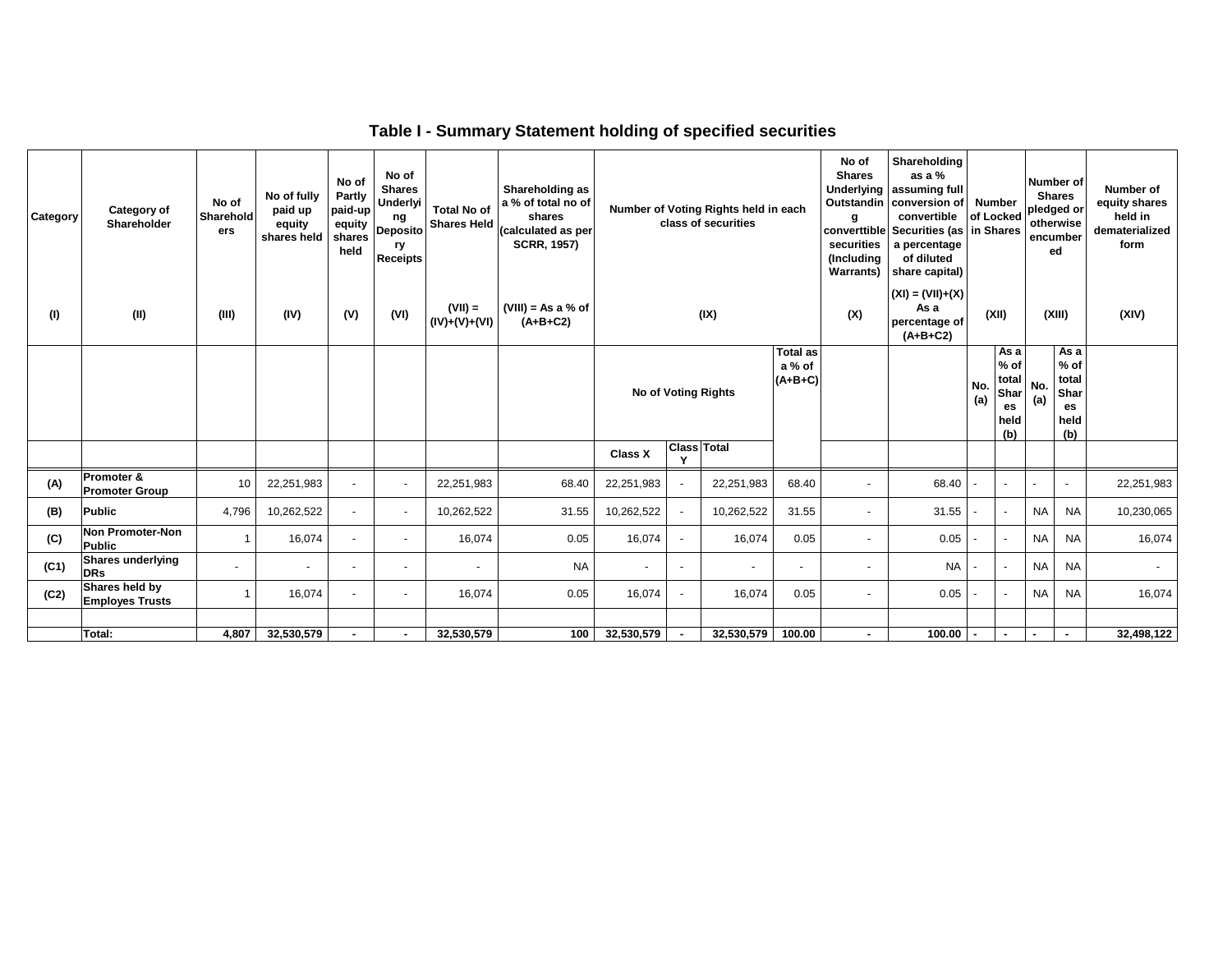### **Table II - Statement showing shareholding pattern of the Promoter and Promoter Group**

|     | Category & Name of the<br>Shareholder<br>(1)                                            | <b>PAN</b><br>(II) | No of<br>Shareholders<br>(III) | No of fully<br>paid up<br>equity shares<br>held<br>(IV) | No of<br>Partly<br>paid-up<br>equity<br>shares<br>held<br>(V) | No of<br><b>Shares</b><br>Underlying<br><b>Depository</b><br>Receipts<br>(VI) | <b>Total No of</b><br><b>Shares Held</b><br>$(VII) =$<br>$(IV+V+VI)$ | Shareho<br>Iding as<br>a %<br>(calculat<br>ed as<br>per<br>SCRR.<br>1957) As<br>a % of<br>$(A+B+C$<br>2)<br>(VIII) | Number of Voting Rights held in each class<br>of securities<br>(IX) |                          |            |                           | No of<br><b>Shares</b><br>Underlying<br>Outstandin<br>a<br>converttible<br>securities<br>(Including<br>Warrants)<br>(X) | Shareholdi<br>ng as a %<br>assuming<br>full<br>conversion<br>of<br>convertible<br><b>Securities</b><br>(as a<br>percentage<br>of diluted<br>share<br>capital)<br>$(XI) =$<br>(VII)+(X) As<br>a % of<br>(A+B+C2) | Number of<br>Locked in<br><b>Shares</b><br>(XII) |                          | <b>Number of Shares</b><br>pledged or<br>otherwise<br>encumbered<br>(XIII) |                          | Number of equity<br>shares held in<br>dematerialized<br>form<br>(XIV) |  |  |  |
|-----|-----------------------------------------------------------------------------------------|--------------------|--------------------------------|---------------------------------------------------------|---------------------------------------------------------------|-------------------------------------------------------------------------------|----------------------------------------------------------------------|--------------------------------------------------------------------------------------------------------------------|---------------------------------------------------------------------|--------------------------|------------|---------------------------|-------------------------------------------------------------------------------------------------------------------------|-----------------------------------------------------------------------------------------------------------------------------------------------------------------------------------------------------------------|--------------------------------------------------|--------------------------|----------------------------------------------------------------------------|--------------------------|-----------------------------------------------------------------------|--|--|--|
|     |                                                                                         |                    |                                |                                                         |                                                               |                                                                               |                                                                      |                                                                                                                    |                                                                     | No of Voting Rights      |            | <b>Total as</b><br>a % of |                                                                                                                         |                                                                                                                                                                                                                 | No.                                              | As a<br>$%$ of           | No.                                                                        | As a % of<br>total       |                                                                       |  |  |  |
|     |                                                                                         |                    |                                |                                                         |                                                               |                                                                               |                                                                      |                                                                                                                    | Class X                                                             | <b>Class Y</b>           | Total      | $(A+B+C)$                 |                                                                                                                         |                                                                                                                                                                                                                 |                                                  | total<br>Share           |                                                                            | <b>Shares</b><br>held    |                                                                       |  |  |  |
|     | $(1)$ Indian                                                                            |                    |                                |                                                         |                                                               |                                                                               |                                                                      |                                                                                                                    |                                                                     |                          |            |                           |                                                                                                                         |                                                                                                                                                                                                                 |                                                  |                          |                                                                            |                          |                                                                       |  |  |  |
| (a) | Individuals/Hindu undivided<br>Family                                                   |                    | 5                              | 3,852,013                                               | $\blacksquare$                                                |                                                                               | 3,852,013                                                            | 11.84                                                                                                              | 3,852,013                                                           |                          | 3,852,013  | 11.84                     | ٠                                                                                                                       | 11.84                                                                                                                                                                                                           |                                                  |                          |                                                                            |                          | 3,852,013                                                             |  |  |  |
|     | NIRMAL KUMAR BARDIYA                                                                    | ABAPB9576F         | $\overline{\phantom{a}}$       | 1,791,628                                               | $\overline{\phantom{a}}$                                      | $\overline{\phantom{a}}$                                                      | 1,791,628                                                            | 5.51                                                                                                               | 1,791,628                                                           |                          | 1,791,628  | 5.51                      | $\overline{\phantom{a}}$                                                                                                | 5.51                                                                                                                                                                                                            |                                                  | $\overline{\phantom{a}}$ | $\overline{\phantom{a}}$                                                   | $\overline{\phantom{a}}$ | 1,791,628                                                             |  |  |  |
|     | <b>RAHIMULLAH</b>                                                                       | AANPR7069K         | $\sim$                         | 1,236,500                                               | $\sim$                                                        | $\sim$                                                                        | 1,236,500                                                            | 3.80                                                                                                               | 1,236,500                                                           |                          | 1,236,500  | 3.80                      | $\overline{a}$                                                                                                          | 3.80                                                                                                                                                                                                            |                                                  | $\overline{\phantom{a}}$ |                                                                            | $\sim$                   | 1,236,500                                                             |  |  |  |
|     | <b>DEEPTI AGRAWAL</b>                                                                   | AQOPA8623M         | $\sim$                         | 636,854                                                 | $\overline{\phantom{a}}$                                      | $\overline{\phantom{a}}$                                                      | 636,854                                                              | 1.96                                                                                                               | 636,854                                                             | $\overline{\phantom{a}}$ | 636,854    | 1.96                      | $\overline{\phantom{a}}$                                                                                                | 1.96                                                                                                                                                                                                            | $\sim$                                           | $\overline{\phantom{a}}$ | $\overline{\phantom{a}}$                                                   | $\overline{\phantom{a}}$ | 636,854                                                               |  |  |  |
|     | <b>KUSUM BARDIYA</b>                                                                    | ABAPB9578M         | $\overline{\phantom{a}}$       | 165,205                                                 | $\overline{\phantom{a}}$                                      | $\overline{\phantom{a}}$                                                      | 165,205                                                              | 0.51                                                                                                               | 165,205                                                             | $\overline{\phantom{a}}$ | 165,205    | 0.51                      | $\blacksquare$                                                                                                          | 0.51                                                                                                                                                                                                            | $\overline{\phantom{a}}$                         | $\blacksquare$           | $\overline{\phantom{a}}$                                                   | $\overline{\phantom{a}}$ | 165,205                                                               |  |  |  |
|     | SHEELA AGARWAL                                                                          | AAMPA0018L         | $\sim$                         | 21,826                                                  | $\sim$                                                        | $\sim$                                                                        | 21,826                                                               | 0.07                                                                                                               | 21,826                                                              | $\overline{\phantom{a}}$ | 21,826     | 0.07                      | $\blacksquare$                                                                                                          | 0.07                                                                                                                                                                                                            |                                                  | $\sim$                   | $\sim$                                                                     | $\sim$                   | 21,826                                                                |  |  |  |
| (b) | Central Government/State<br>Government(s)                                               |                    | $\overline{\phantom{a}}$       |                                                         |                                                               | $\overline{\phantom{a}}$                                                      |                                                                      | $\sim$                                                                                                             |                                                                     |                          |            |                           |                                                                                                                         |                                                                                                                                                                                                                 |                                                  |                          |                                                                            |                          | $\sim$                                                                |  |  |  |
|     | (c) Financial Institutions/Banks                                                        |                    | $\sim$                         | $\overline{\phantom{a}}$                                | $\sim$                                                        | $\overline{\phantom{a}}$                                                      | $\sim$                                                               | $\overline{\phantom{a}}$                                                                                           | $\sim$                                                              | $\overline{\phantom{a}}$ | $\sim$     | $\overline{a}$            | $\overline{\phantom{a}}$                                                                                                | $\overline{\phantom{a}}$                                                                                                                                                                                        | $\sim$                                           | $\overline{\phantom{a}}$ | $\overline{\phantom{a}}$                                                   | $\overline{\phantom{a}}$ | $\sim$                                                                |  |  |  |
|     | (d) Any Other (Body Corporate)                                                          |                    | -1                             | 8,444,124                                               | $\sim$                                                        |                                                                               | 8,444,124                                                            | 25.96                                                                                                              | 8,444,124                                                           |                          | 8,444,124  | 25.96                     | $\blacksquare$                                                                                                          | 25.96                                                                                                                                                                                                           |                                                  | $\sim$                   | $\blacksquare$                                                             |                          | 8,444,124                                                             |  |  |  |
|     | BRETT PLASTICS PVT LTD                                                                  | AAACB6140K         | $\mathcal{L}_{\mathcal{A}}$    | 8,444,124                                               | $\sim$                                                        | $\overline{\phantom{a}}$                                                      | 8,444,124                                                            | 25.96                                                                                                              | 8444124                                                             |                          | 8,444,124  | 25.96                     | $\overline{a}$                                                                                                          | 25.96                                                                                                                                                                                                           |                                                  | $\overline{a}$           | $\sim$                                                                     | $\sim$                   | 8,444,124                                                             |  |  |  |
|     | Sub-Total (A)(1)                                                                        |                    | 6                              | 12,296,137                                              | $\overline{a}$                                                | $\sim$                                                                        | 12,296,137                                                           | 37.80                                                                                                              | 12,296,137                                                          | $\overline{a}$           | 12,296,137 | 37.80                     | $\overline{\phantom{a}}$                                                                                                | 37.80                                                                                                                                                                                                           | $\sim$                                           | $\sim$                   | $\blacksquare$                                                             | $\sim$                   | 12,296,137                                                            |  |  |  |
|     | (2) Foreign                                                                             |                    |                                |                                                         |                                                               |                                                                               |                                                                      |                                                                                                                    |                                                                     |                          |            |                           |                                                                                                                         |                                                                                                                                                                                                                 |                                                  |                          |                                                                            |                          |                                                                       |  |  |  |
|     | <b>Individuals (Non-Resident</b><br>(a) Individuals/Foreign<br><b>Individuals</b>       |                    | $\mathbf{3}$                   | 37,206                                                  | $\blacksquare$                                                | $\sim$                                                                        | 37,206                                                               | 0.11                                                                                                               | 37,206                                                              |                          | 37,206     | 0.11                      | $\overline{\phantom{a}}$                                                                                                | 0.11                                                                                                                                                                                                            |                                                  | $\overline{\phantom{a}}$ |                                                                            |                          | 37,206                                                                |  |  |  |
|     | SUNIL AGRAWAL                                                                           | AEBPA5934J         | $\overline{\phantom{a}}$       | 28,140                                                  | $\sim$                                                        | $\overline{\phantom{a}}$                                                      | 28,140                                                               | 0.09                                                                                                               | 28,140                                                              | $\overline{\phantom{a}}$ | 28,140     | 0.09                      | $\overline{\phantom{a}}$                                                                                                | 0.09                                                                                                                                                                                                            |                                                  | $\sim$                   | $\sim$                                                                     |                          | 28,140                                                                |  |  |  |
|     | SANJEEV AGRAWAL                                                                         | AATPA4920C         | $\sim$                         | 8,320                                                   | $\overline{\phantom{a}}$                                      | $\sim$                                                                        | 8,320                                                                | 0.03                                                                                                               | 8,320                                                               | $\overline{\phantom{a}}$ | 8,320      | 0.03                      | $\blacksquare$                                                                                                          | 0.03                                                                                                                                                                                                            | $\sim$                                           | $\sim$                   | $\overline{\phantom{a}}$                                                   | $\overline{\phantom{a}}$ | 8,320                                                                 |  |  |  |
|     | <b>NEIL AGRAWAL</b>                                                                     | BIMPA2599F         | $\overline{\phantom{a}}$       | 746                                                     | $\overline{\phantom{a}}$                                      | $\overline{\phantom{a}}$                                                      | 746                                                                  | 0.00                                                                                                               | 746                                                                 | $\overline{\phantom{a}}$ | 746        | 0.00                      | $\blacksquare$                                                                                                          | 0.00                                                                                                                                                                                                            |                                                  | $\sim$                   | $\sim$                                                                     | $\blacksquare$           | 746                                                                   |  |  |  |
|     | (b) Government                                                                          |                    | $\sim$                         | $\overline{\phantom{a}}$                                | $\sim$                                                        | $\overline{\phantom{a}}$                                                      | $\sim$                                                               | $\sim$                                                                                                             | $\sim$                                                              | $\overline{\phantom{a}}$ | $\sim$     | $\sim$                    | $\mathbf{r}$                                                                                                            | $\sim$                                                                                                                                                                                                          | $\sim$                                           | $\overline{\phantom{a}}$ | $\sim$                                                                     | $\overline{\phantom{a}}$ | $\sim$                                                                |  |  |  |
|     | (c) Institutions                                                                        |                    | $\overline{\phantom{a}}$       | $\overline{\phantom{a}}$                                | $\sim$                                                        | $\overline{\phantom{a}}$                                                      |                                                                      | $\blacksquare$                                                                                                     | $\blacksquare$                                                      |                          |            | $\sim$                    | $\blacksquare$                                                                                                          | $\overline{\phantom{a}}$                                                                                                                                                                                        |                                                  | $\blacksquare$           | $\overline{\phantom{a}}$                                                   | $\overline{\phantom{a}}$ | $\overline{\phantom{a}}$                                              |  |  |  |
|     | (d) Foreign Portfolio Investor                                                          |                    | $\sim$                         |                                                         | $\sim$                                                        | $\overline{\phantom{a}}$                                                      |                                                                      | $\overline{a}$                                                                                                     |                                                                     |                          |            | $\overline{a}$            | $\overline{a}$                                                                                                          | $\overline{a}$                                                                                                                                                                                                  |                                                  | $\sim$                   | $\sim$                                                                     |                          | $\sim$                                                                |  |  |  |
|     | (e) Any Other (Body Corporate)                                                          |                    | $\overline{1}$                 | 9,918,640                                               | $\sim$                                                        | $\sim$                                                                        | 9,918,640                                                            | 30.49                                                                                                              | 9,918,640                                                           | $\overline{\phantom{a}}$ | 9,918,640  | 30.49                     | $\sim$                                                                                                                  | 30.49                                                                                                                                                                                                           | $\sim$                                           | $\sim$                   | $\sim$                                                                     | $\overline{\phantom{a}}$ | 9,918,640                                                             |  |  |  |
|     | SONY MIKES HOLDINGS LTD                                                                 | AAOCS6711R         | $\sim$                         | 9,918,640                                               | $\sim$                                                        | $\overline{\phantom{a}}$                                                      | 9,918,640                                                            | 30.49                                                                                                              | 9,918,640                                                           | $\sim$                   | 9,918,640  | 30.49                     | $\overline{\phantom{a}}$                                                                                                | 30.49                                                                                                                                                                                                           |                                                  | $\overline{\phantom{a}}$ | $\overline{\phantom{a}}$                                                   | $\overline{\phantom{a}}$ | 9,918,640                                                             |  |  |  |
|     | Sub-Total (A)(2)                                                                        |                    | 4                              | 9,955,846                                               | $\sim$                                                        | $\sim$                                                                        | 9,955,846                                                            | 30.60                                                                                                              | 9,955,846                                                           | $\blacksquare$           | 9,955,846  | 30.60                     | $\sim$                                                                                                                  | 30.60                                                                                                                                                                                                           | $\sim$                                           | $\overline{\phantom{a}}$ | $\blacksquare$                                                             | $\overline{\phantom{a}}$ | 9,955,846                                                             |  |  |  |
|     | <b>Total Shareholding of</b><br><b>Promoter and Promoter</b><br>Group (A)=(A)(1)+(A)(2) |                    | 10                             | 22,251,983                                              | $\sim$                                                        | $\sim$                                                                        | 22,251,983                                                           | 68.40                                                                                                              | 22,251,983                                                          | $\overline{\phantom{a}}$ | 22,251,983 | 68.40                     | $\blacksquare$                                                                                                          | 68.40                                                                                                                                                                                                           |                                                  | $\blacksquare$           | $\overline{\phantom{a}}$                                                   | $\blacksquare$           | 22,251,983                                                            |  |  |  |

Detail of Shares which remain unclaimed may be given hear along with details such as number of shareholders, outstanding shares held in demat/unclaimed suspense account, voting rights which are frozen etc.

**Note:**

(1) PAN would not be displayed on website of Stock Exchange(s)

(2) The term " Encumbrance" has the same meaning as assigned under regulation 28(3) of SEBI (Substantial Acquisition of Shares and Takeovers) Regulations, 2011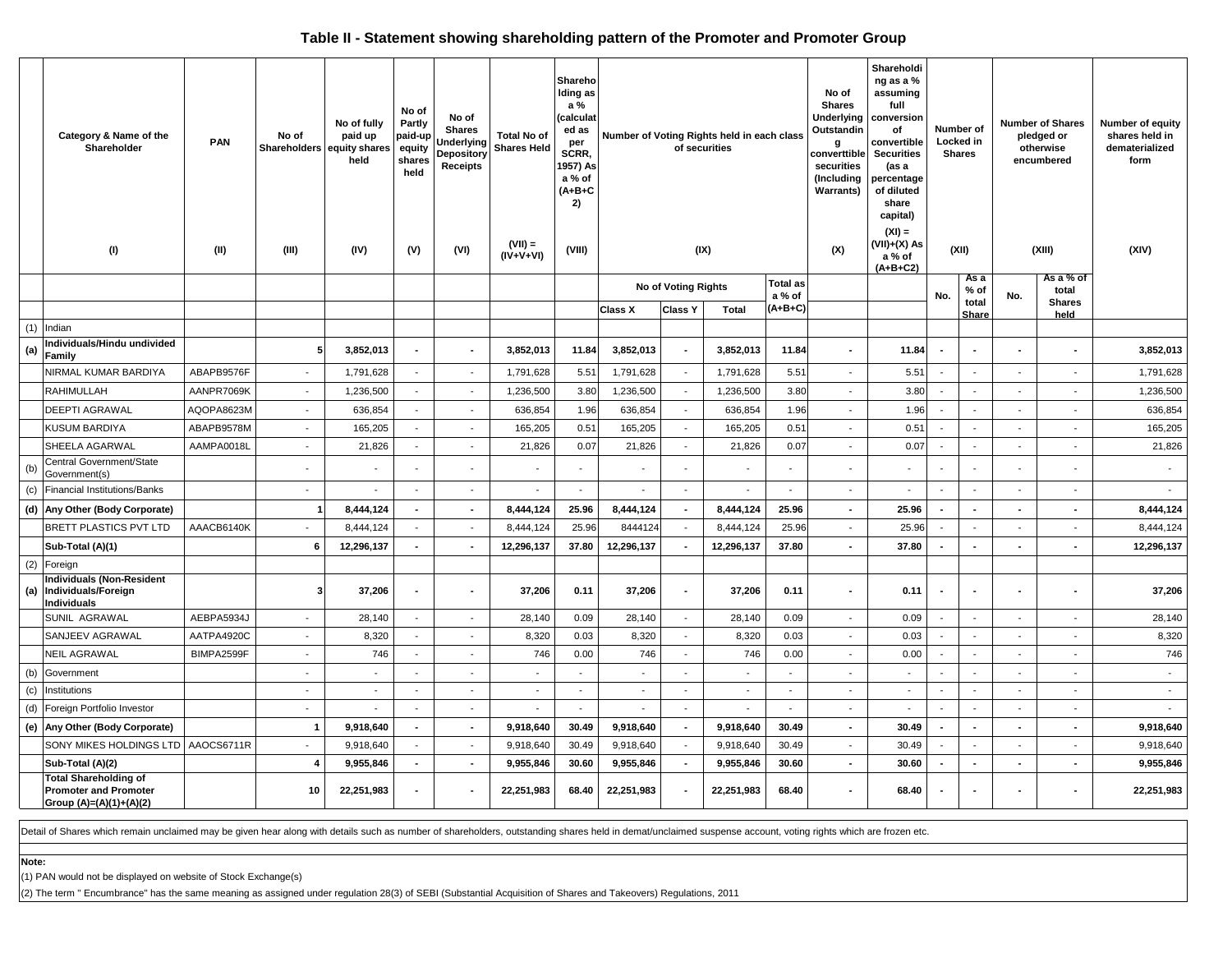#### **Table III - Statement showing shareholding pattern of the Public shareholder**

|            | Category & Name of the<br>Shareholder                                                   | PAN        | No of<br>Sharehold<br>ers | No of fully paid Partly paid-<br>up equity<br>shares held | No of<br>up equity<br>shares<br>held | No of<br><b>Shares</b><br>Underlying<br>Depository<br><b>Receipts</b> | <b>Total No of</b><br><b>Shares Held</b> | Sharehol<br>ding as a<br>%<br>calculate<br>d as per<br><b>SCRR,195</b><br>7 As a %<br>of<br>$(A+B+C2)$ |                          |                          | Number of Voting Rights held in each class of<br>securities |                              | No of<br>Shares<br>Underlying<br>Outstanding<br>converttible<br>securities<br>(Including<br><b>Warrants)</b> | Shareholding<br>as a %<br>assuming full<br>conversion of<br>convertible<br>Securities (as a<br>percentage of<br>diluted share<br>capital) |                          | <b>Shares</b>                       |                        | Number of Locked in Number of Shares pledged<br>or otherwise encumbered | Number of equity<br>shares held in<br>dematerialized<br>form |  |
|------------|-----------------------------------------------------------------------------------------|------------|---------------------------|-----------------------------------------------------------|--------------------------------------|-----------------------------------------------------------------------|------------------------------------------|--------------------------------------------------------------------------------------------------------|--------------------------|--------------------------|-------------------------------------------------------------|------------------------------|--------------------------------------------------------------------------------------------------------------|-------------------------------------------------------------------------------------------------------------------------------------------|--------------------------|-------------------------------------|------------------------|-------------------------------------------------------------------------|--------------------------------------------------------------|--|
|            | (1)                                                                                     | (II)       | (III)                     | (IV)                                                      | (V)                                  | (VI)                                                                  | (VII) = (IV+V+VI)                        | (VIII)                                                                                                 |                          |                          | (IX)                                                        |                              | (X)                                                                                                          | (XI)                                                                                                                                      |                          | (XII)                               |                        | (XIII)                                                                  | (XIV)                                                        |  |
|            |                                                                                         |            |                           |                                                           |                                      |                                                                       |                                          |                                                                                                        |                          | No of Voting Rights      |                                                             | Total as a %<br>of $(A+B+C)$ |                                                                                                              |                                                                                                                                           | No. (a)                  | As a % of<br>total<br><b>Shares</b> | No. (a)                | As a % of total<br>Shares held                                          |                                                              |  |
|            |                                                                                         |            |                           |                                                           |                                      |                                                                       |                                          |                                                                                                        | Class X                  | <b>Class Y</b>           | <b>Total</b>                                                |                              |                                                                                                              |                                                                                                                                           |                          | held (b)                            |                        | (b)                                                                     |                                                              |  |
| (1)        | Institutions                                                                            |            |                           |                                                           |                                      |                                                                       |                                          |                                                                                                        |                          |                          |                                                             |                              |                                                                                                              |                                                                                                                                           |                          |                                     |                        |                                                                         |                                                              |  |
| (a)        | Mutual Funds                                                                            |            | $\sim$<br>×               | $\sim$<br>$\sim$                                          | $\overline{\phantom{a}}$             | $\sim$                                                                | $\sim$                                   | $\sim$                                                                                                 | $\sim$                   | $\sim$                   | $\sim$                                                      | $\sim$                       | $\sim$                                                                                                       | $\overline{\phantom{a}}$                                                                                                                  | $\sim$                   | $\sim$                              | <b>NA</b><br><b>NA</b> | <b>NA</b><br><b>NA</b>                                                  | $\sim$                                                       |  |
| (b)        | Venture Capital Funds                                                                   |            | $\sim$                    | $\sim$                                                    | $\sim$<br>$\sim$                     | $\sim$<br>$\sim$                                                      | $\sim$<br>$\sim$                         | $\sim$<br>$\sim$                                                                                       | $\overline{\phantom{a}}$ | $\sim$<br>$\sim$         | $\sim$<br>$\sim$                                            | $\sim$<br>$\sim$             | $\overline{\phantom{a}}$<br>$\sim$                                                                           | $\overline{\phantom{a}}$<br>$\sim$                                                                                                        | $\sim$                   | $\sim$                              | <b>NA</b>              | <b>NA</b>                                                               | $\sim$<br>$\sim$                                             |  |
| (c)<br>(d) | Alternate Investment Funds<br>Foreign Venture Capital Investors                         |            | $\sim$                    | $\sim$                                                    | $\sim$                               | $\sim$                                                                | $\sim$                                   | $\sim$                                                                                                 | $\sim$<br>$\sim$         | $\sim$                   | $\sim$                                                      | $\sim$                       | $\sim$                                                                                                       | $\sim$                                                                                                                                    | $\sim$                   | $\sim$<br>$\sim$                    | <b>NA</b>              | <b>NA</b>                                                               | $\sim$                                                       |  |
|            | <b>Foreign Portfolio Investors</b>                                                      |            | 9                         | 1,613,335                                                 | $\blacksquare$                       | $\sim$                                                                | 1,613,335                                | 4.96                                                                                                   | 1,613,335                | $\sim$                   | 1,613,335                                                   | 4.96                         | $\blacksquare$                                                                                               | 4.96                                                                                                                                      | $\blacksquare$           | $\bullet$                           | <b>NA</b>              | <b>NA</b>                                                               | 1,613,335                                                    |  |
| (e)        | MALABAR INDIA FUND LIMITED                                                              | AAFCM6589C |                           | 778,733                                                   | $\sim$                               | $\sim$                                                                | 778,733                                  | 2.39                                                                                                   | 778,733                  | $\sim$                   | 778,733                                                     | 2.39                         | $\sim$                                                                                                       | 2.39                                                                                                                                      | $\sim$                   | $\sim$                              | <b>NA</b>              | <b>NA</b>                                                               | 778,733                                                      |  |
| (f)        | <b>Financial Institutions/Banks</b>                                                     |            | $\overline{2}$            | 918                                                       | $\blacksquare$                       | $\sim$                                                                | 918                                      | 0.00                                                                                                   | 918                      | $\sim$                   | 918                                                         | 0.00                         | $\blacksquare$                                                                                               | 0.00                                                                                                                                      | $\sim$                   | $\blacksquare$                      | <b>NA</b>              | <b>NA</b>                                                               | 918                                                          |  |
| (g)        | <b>Insurance Companies</b>                                                              |            | $\sim$                    | $\sim$                                                    | $\overline{\phantom{a}}$             | $\sim$                                                                | $\sim$                                   |                                                                                                        | $\overline{\phantom{a}}$ | $\sim$                   | $\sim$                                                      | $\sim$                       | $\sim$                                                                                                       | 0.00                                                                                                                                      | $\sim$                   | $\sim$                              | <b>NA</b>              | <b>NA</b>                                                               | $\sim$                                                       |  |
| (h)        | Provident Funds/Pension Funds                                                           |            | $\sim$                    | $\sim$                                                    | $\overline{\phantom{a}}$             | $\sim$                                                                | $\sim$                                   | $\sim$                                                                                                 | $\sim$                   | $\sim$                   | $\sim$                                                      | $\sim$                       | $\sim$                                                                                                       | 0.00                                                                                                                                      | $\sim$                   | $\sim$                              | <b>NA</b>              | <b>NA</b>                                                               | $\sim$                                                       |  |
| (i)        | Any Other                                                                               |            |                           |                                                           |                                      |                                                                       |                                          |                                                                                                        |                          |                          |                                                             |                              |                                                                                                              |                                                                                                                                           |                          |                                     |                        |                                                                         |                                                              |  |
|            | <b>FOREIGN INSTITUTIONAL</b>                                                            |            |                           | 4,612,148                                                 | ÷                                    | $\sim$                                                                | 4,612,148                                | 14.18                                                                                                  | 4,612,148                | ſ                        | 4,612,148                                                   | 14.18                        | $\sim$                                                                                                       | 14.18                                                                                                                                     |                          |                                     |                        |                                                                         | 4,612,148                                                    |  |
|            | <b>INVESTOR</b>                                                                         |            |                           |                                                           |                                      |                                                                       |                                          |                                                                                                        |                          |                          |                                                             |                              |                                                                                                              |                                                                                                                                           |                          |                                     |                        |                                                                         |                                                              |  |
|            | NALANDA INDIA FUND LIMITED                                                              | AACCN5849D | $\sim$                    | 4,110,600                                                 | $\sim$                               | $\sim$                                                                | 4,110,600                                | 12.64                                                                                                  | 4,110,600                | $\Omega$                 | 4,110,600                                                   | 12.64                        | $\sim$                                                                                                       | 12.64                                                                                                                                     | $\sim$                   | $\sim$                              | <b>NA</b>              | <b>NA</b>                                                               | 4,110,600                                                    |  |
|            | MATTHEWS INDIA FUND                                                                     | AABTM6157F | $\sim$                    | 500,000                                                   | $\sim$                               | $\sim$                                                                | 500,000                                  | 1.54                                                                                                   | 500,000                  | $\mathbf 0$              | 500,000                                                     | 1.54                         | $\sim$                                                                                                       | 1.54                                                                                                                                      | $\sim$                   | $\sim$                              | <b>NA</b>              | <b>NA</b>                                                               | 500,000                                                      |  |
|            |                                                                                         |            |                           |                                                           |                                      |                                                                       |                                          |                                                                                                        |                          |                          |                                                             |                              |                                                                                                              |                                                                                                                                           |                          |                                     |                        |                                                                         |                                                              |  |
|            | Sub Total (B)(1)<br>Central Government/State                                            |            | 15                        | 6,226,401                                                 | $\overline{\phantom{a}}$             | $\overline{\phantom{a}}$                                              | 6,226,401                                | 19.14                                                                                                  | 6,226,401                | $\overline{\phantom{a}}$ | 6,226,401                                                   | 19.14                        | $\overline{\phantom{a}}$                                                                                     | 19.14                                                                                                                                     | $\overline{\phantom{a}}$ | $\overline{\phantom{a}}$            | <b>NA</b>              | <b>NA</b>                                                               | 6,226,401                                                    |  |
| (2)        | Government(s)/President of India                                                        |            |                           |                                                           |                                      | $\mathcal{L}$                                                         |                                          |                                                                                                        |                          |                          |                                                             | $\sim$                       |                                                                                                              |                                                                                                                                           |                          |                                     | NA                     | <b>NA</b>                                                               | $\sim$                                                       |  |
|            | Sub Total (B)(2)                                                                        |            | $\overline{\phantom{a}}$  | $\blacksquare$                                            | $\blacksquare$                       | $\overline{\phantom{a}}$                                              | $\blacksquare$                           | $\blacksquare$                                                                                         | $\overline{\phantom{a}}$ | $\overline{\phantom{a}}$ | $\blacksquare$                                              | $\sim$                       |                                                                                                              | $\blacksquare$                                                                                                                            |                          |                                     | <b>NA</b>              | <b>NA</b>                                                               | $\blacksquare$                                               |  |
| (3)        | Non-Institutions                                                                        |            |                           |                                                           |                                      |                                                                       |                                          |                                                                                                        |                          |                          |                                                             |                              |                                                                                                              |                                                                                                                                           |                          |                                     |                        |                                                                         |                                                              |  |
| (a)        | Individual shareholders holding<br>nominal share capital up to Rs.2 lakhs               |            | 4,399                     | 1,006,913                                                 | $\sim$                               | $\overline{\phantom{a}}$                                              | 1,006,913                                | 3.10                                                                                                   | 1,006,913                |                          | 1,006,913                                                   | 3.10                         |                                                                                                              | 3.10                                                                                                                                      |                          |                                     | NA                     | <b>NA</b>                                                               | 977,756                                                      |  |
|            | ii.Individual shareholders holding<br>nominal share capital in excess of Rs. 2<br>Lakhs |            | 20                        | 1,532,777                                                 | $\sim$                               | $\sim$                                                                | 1,532,777                                | 4.71                                                                                                   | 1,532,777                | $\overline{\phantom{a}}$ | 1,532,777                                                   | 4.71                         |                                                                                                              | 4.71                                                                                                                                      |                          |                                     | NA                     | <b>NA</b>                                                               | 1,532,777                                                    |  |
|            |                                                                                         |            |                           |                                                           |                                      |                                                                       |                                          |                                                                                                        |                          |                          |                                                             |                              |                                                                                                              |                                                                                                                                           |                          |                                     |                        |                                                                         |                                                              |  |
| (b)        | NBFCs Registered with RBI                                                               |            | $\mathbf{3}$              | 39,565                                                    | $\sim$                               | $\sim$                                                                | 39,565                                   | 0.12                                                                                                   | 39,565                   | $\sim$                   | 39,565.00                                                   | 0.12                         | $\sim$                                                                                                       | 0.12                                                                                                                                      | $\sim$                   | $\sim$                              | <b>NA</b>              | <b>NA</b>                                                               | 39,565                                                       |  |
| (c)        | <b>Employee Trusts</b>                                                                  |            | $\overline{\phantom{a}}$  | $\sim$                                                    | $\sim$                               | $\sim$                                                                | $\sim$                                   | $\sim$                                                                                                 | $\sim$                   | $\sim$                   | $\sim$                                                      | $\sim$                       | $\sim$                                                                                                       | $\sim$                                                                                                                                    | $\overline{\phantom{a}}$ | $\sim$                              | <b>NA</b>              | <b>NA</b>                                                               | $\sim$                                                       |  |
| (d)        | Overseas Depositories (Holding<br>DRs)(Balancing figure)                                |            |                           | ×.                                                        | $\sim$                               | $\sim$                                                                | ÷                                        |                                                                                                        | $\sim$                   |                          |                                                             | $\sim$                       |                                                                                                              |                                                                                                                                           |                          |                                     | NA                     | <b>NA</b>                                                               | $\sim$                                                       |  |
| (e)        | <b>Any Other</b>                                                                        |            | 359                       | 1,456,866                                                 | $\overline{\phantom{a}}$             | $\sim$                                                                | 1,456,866                                | 4.48                                                                                                   | 1,456,866                | $\overline{\phantom{a}}$ | 1,456,866                                                   | 4.48                         |                                                                                                              | 4.48                                                                                                                                      | $\overline{\phantom{a}}$ |                                     | <b>NA</b>              | <b>NA</b>                                                               | 1,453,566                                                    |  |
|            | <b>BODIES CORPORATES</b>                                                                |            | 186                       | 705,015                                                   | $\overline{\phantom{a}}$             | $\sim$                                                                | 705,015                                  | 2.17                                                                                                   | 705,015                  | $\sim$                   | 705,015                                                     | 2.17                         | $\overline{\phantom{a}}$                                                                                     | 2.17                                                                                                                                      | $\overline{\phantom{a}}$ | $\overline{\phantom{a}}$            | <b>NA</b>              | <b>NA</b>                                                               | 704,415                                                      |  |
|            | <b>NON RESIDENT INDIANS</b>                                                             |            | 140                       | 743,446                                                   | $\overline{\phantom{a}}$             | $\sim$                                                                | 743,446                                  | 2.29                                                                                                   | 743,446                  | $\sim$                   | 743,446                                                     | 2.29                         | $\overline{\phantom{a}}$                                                                                     | 2.29                                                                                                                                      | $\blacksquare$           |                                     | <b>NA</b>              | <b>NA</b>                                                               | 740,746                                                      |  |
|            | PANYAEK JAINKIJMANEE                                                                    | AHDPJ9459L | $\sim$                    | 421,137                                                   | $\sim$                               | $\sim$                                                                | 421,137                                  | 1.29                                                                                                   | 421,137                  | $\sim$                   | 421,137                                                     | 1.29                         | $\sim$                                                                                                       | 1.29                                                                                                                                      | $\sim$                   | $\sim$                              | NA                     | <b>NA</b>                                                               | 421,137                                                      |  |
|            | <b>CLEARING MEMBERS</b>                                                                 |            | 33                        | 8,405                                                     | $\overline{\phantom{a}}$             | $\sim$                                                                | 8,405                                    | 0.03                                                                                                   | 8,405                    | $\sim$                   | 8,405                                                       | 0.03                         | $\overline{\phantom{a}}$                                                                                     | 0.03                                                                                                                                      | $\overline{\phantom{a}}$ | $\overline{\phantom{a}}$            | <b>NA</b>              | <b>NA</b>                                                               | 8,405                                                        |  |
|            | Sub Total (B)(3)                                                                        |            | 4,781                     | 4,036,121                                                 | $\blacksquare$                       | $\overline{\phantom{a}}$                                              | 4,036,121                                | 12.41                                                                                                  | 4,036,121                | $\overline{\phantom{a}}$ | 4,036,121                                                   | 12.41                        |                                                                                                              | 12.41                                                                                                                                     |                          |                                     | NA                     | <b>NA</b>                                                               | 4,003,664                                                    |  |
|            | Total Public Shareholding (B) =<br>$(B)(1)+(B)(2)+(B)(3)$                               |            | 4,796                     | 10,262,522                                                |                                      |                                                                       | 10,262,522                               | 31.55                                                                                                  | 10,262,522               |                          | 10,262,522                                                  | 31.55                        |                                                                                                              | 31.55                                                                                                                                     |                          |                                     | <b>NA</b>              | <b>NA</b>                                                               | 10,230,065                                                   |  |

Details of shareholders acting as persons in Concert including their shareholding (No. and %)

Details of Shares which remain unclaimed may be given hear along with details such as number of shareholders, outstanding shares held in demat/unclaimed suspense account, voting rights which are frozen etc.

**Note:**

(1) PAN would not be displayed on website of Stock Exchange(s).

(2) The above format needs to be disclosed along with the name of following persons:

Institutions/Non Institutions holding more than 1% of total number of shares.

(3) W.r.t. the information pertaining to Depository Receipts, the same may be disclosed in the respective columns to the extent information available and the balance to be disclosed as held by custodian.